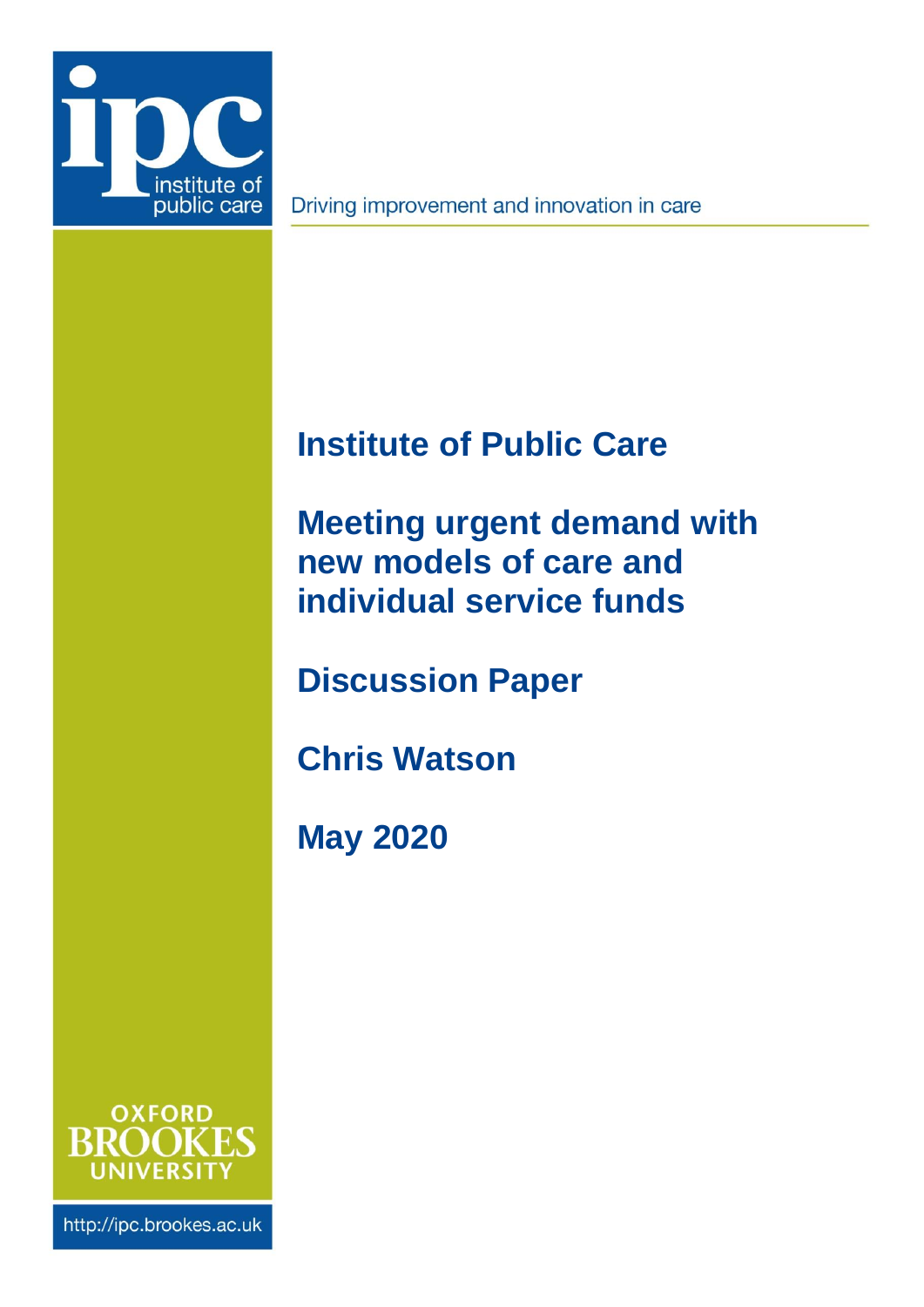# **[Institute of Public Care](#page-0-2)**

# **[Meeting urgent demand with new models of](#page-0-0)  [care and individual service funds](#page-0-0)**

# **Discussion Paper**

# **Contents**

| $2^{\circ}$ |                                                                         |  |
|-------------|-------------------------------------------------------------------------|--|
| 3           |                                                                         |  |
| 4           |                                                                         |  |
| 5           |                                                                         |  |
| 6           | Why would people want to become self-employed personal assistants (sole |  |
|             |                                                                         |  |
| 8           |                                                                         |  |
| 9           |                                                                         |  |
|             |                                                                         |  |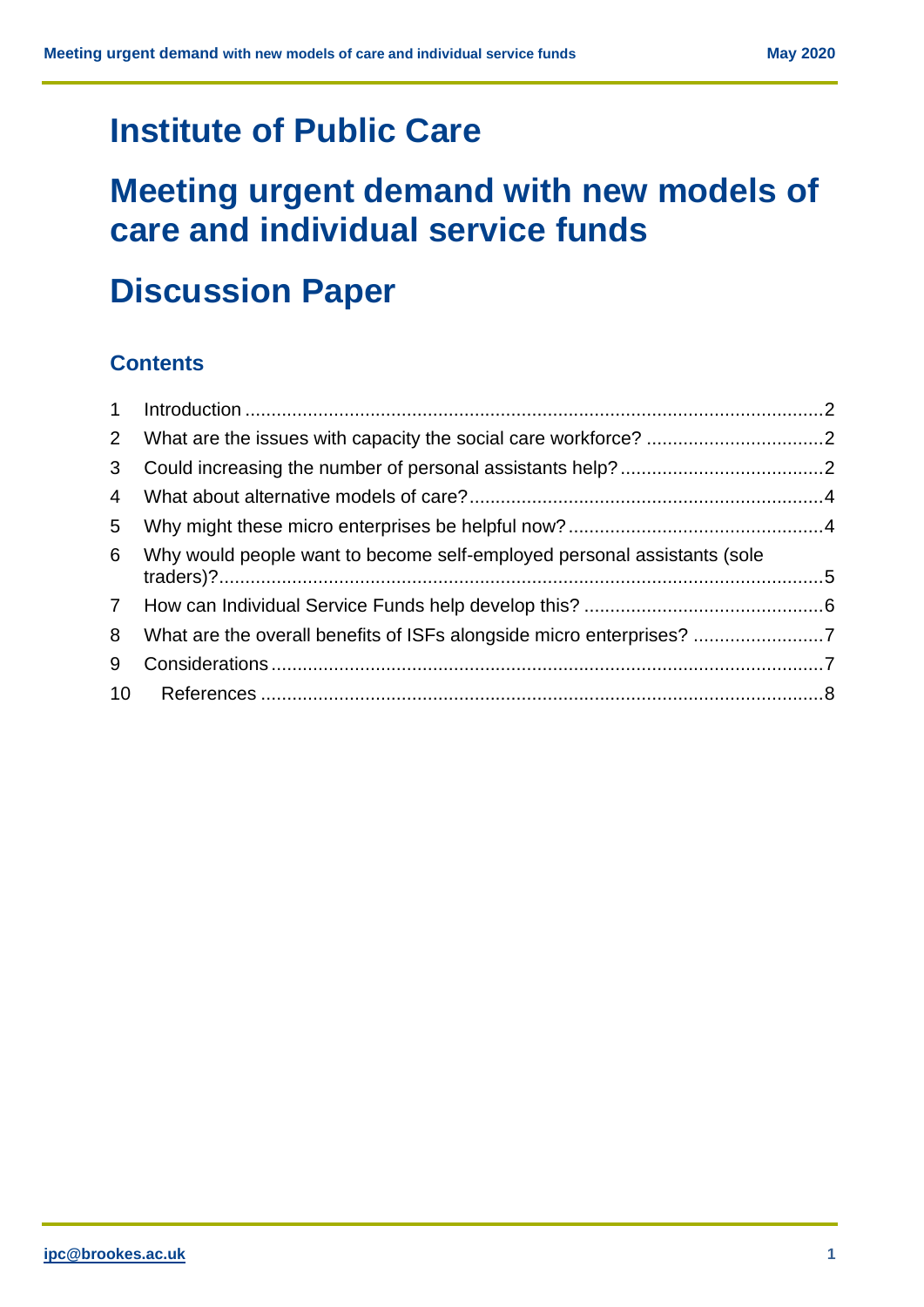## <span id="page-2-0"></span>**1 Introduction**

There has been an explosion over the past few years in new types of locally based care, support and training delivered by personal assistants (both employed and selfemployed), micro enterprises and umbrella organisations (who often act as matching and coordination agents for a fee).

These innovations have been driven by community spirit, entrepreneurialism, individual creativity and a desire to do things differently. To date they have been reliant upon the flexibilities of self-funding or direct payment arrangements and are still relatively small scale in comparison to other more developed elements of the market providing only limited capacity.

This paper explores how these new models of care could be grown by local commissioners to meet additional demand using individual service funds.

## <span id="page-2-1"></span>**2 What are the issues with capacity the social care workforce?**

The already overstretched independent social care workforce, which was running at an estimated 110,000 vacancies (Skills for Care, 2019), is in many areas now under unprecedent pressure to maintain services continuity whilst also providing flexible, responsive and person centred support to a range of vulnerable adults living in communities.

In order to meet current and future demand for care and support the government has recently initiated its national ['Care for Others. Make a Difference'](https://www.everydayisdifferent.com/home.aspx) recruitment campaign which aims to support care providers with filling their existing vacancies and with the overall effort to ensure the sector wide impact of Covid-19 is kept to a minimum.

Whilst this campaign is welcome (and many in the sector would say long overdue) some of the past structural issues with recruitment and retention have also centred around the sectors generally low pay rates (driven by the previous need to continuously reduce council's overall expenditure year on year thereby holding down the hourly rate of care) and societies wider label that care work is a form of 'unskilled' labour.

The recruitment campaign may well raise public awareness of the essential and complimentary nature of care in relation to the NHS but it does not solve the wider issue of the hourly rates paid to providers in some areas and subsequent low pay offer.

# <span id="page-2-2"></span>**3 Could increasing the number of personal assistants help?**

Presently, in most areas of England, health or social care direct payments are still the only vehicle available to people wishing to enjoy the additional flexibility and control of their support that is offered by employing personal assistants.

According to Skills for Care's report on Individual employers and the personal assistant [workforce](https://www.skillsforcare.org.uk/adult-social-care-workforce-data/Workforce-intelligence/documents/Individual-employers-and-the-PA-workforce.pdf) (2020) there are now 70,00 direct payment users who directly employ their own staff resulting in an estimated PA workforce of around 135,000 people.

Alongside this workforce data the report also highlighted that PA's: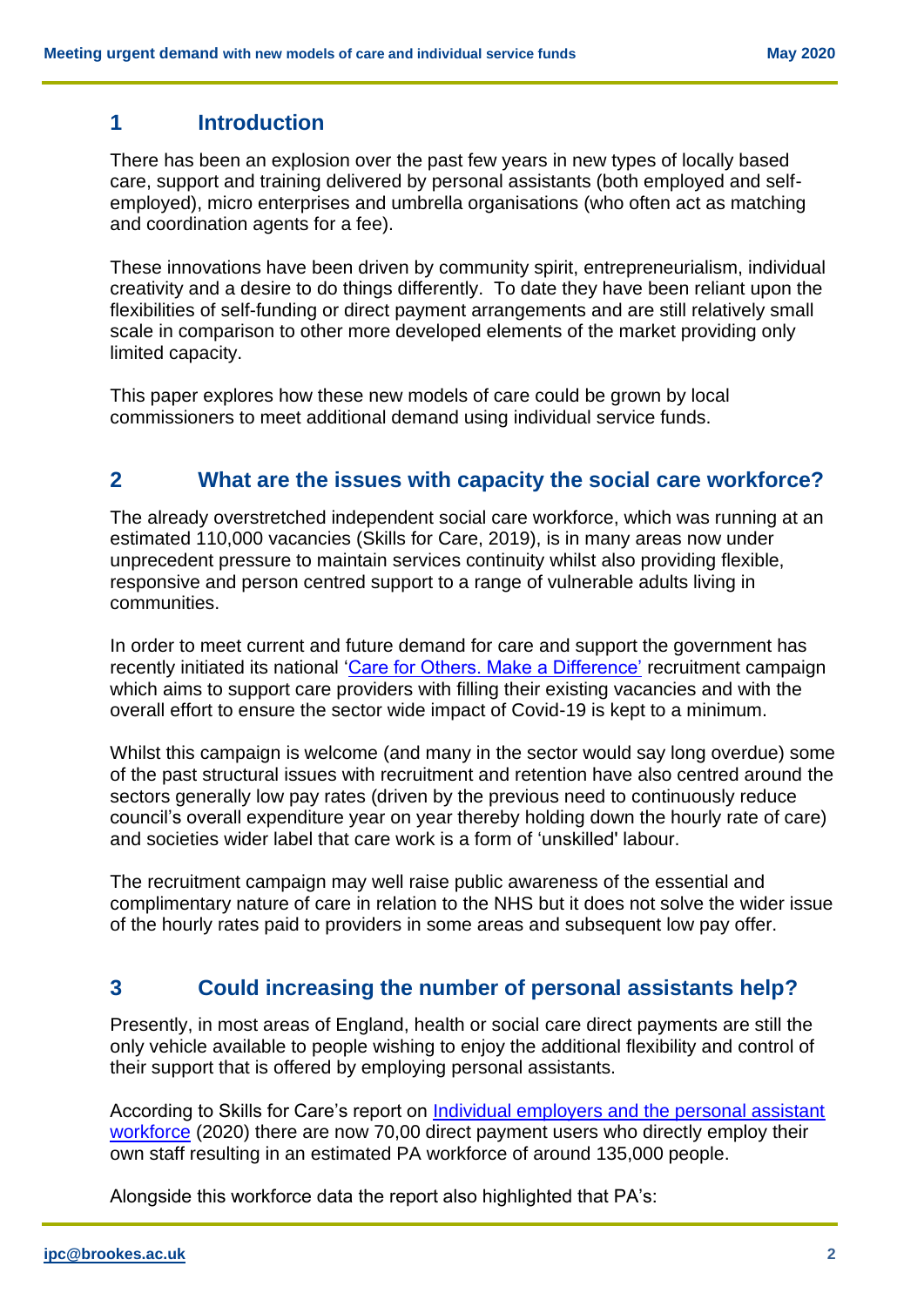- Have a lower turnover rate than care workers in the independent sector (16.7 % vs 40.6%)
- Have a greater level of care sector experience (9.6yrs vs 6.3yrs)
- Take less sick leave than independent sector workers over a 12 month period (1.7) days vs 5 days)
- Are paid at a higher mean hourly rate than the independent sector (£9.53 vs £8.78)
- Hold almost identical levels of relevant social care qualifications (46% vs 47%)

Yet despite the obvious benefits to direct payment holders, in terms of stability of workforce and longer staff retention levels, according to the latest Adult Social Care [Activity and Finance Report, England -](https://digital.nhs.uk/data-and-information/publications/statistical/adult-social-care-activity-and-finance-report/2018-19/4.-long-term-care#long-term-care-expenditure-by-support-setting) 2018-19 the uptake of direct payments remains low overall relative to commissioned services.

*Figure 1- Number of clients accessing long term support at the end of the year, by support setting and age group, 2018-19*



Some of the factors behind this may include:

- Requirements for person to have mental capacity or to have access to a suitable person to manage their payment (excluding people who do not have capacity or access to a suitable person).
- **The complexity of paperwork, employment legislation and auditing processes for the** end user and care management teams alike.
- **Information advice and guidance is variable.**
- **Rates used in personal budget calculations set too low to attract workers.**
- Overly prescriptive approaches– fettering the discretion of the end user.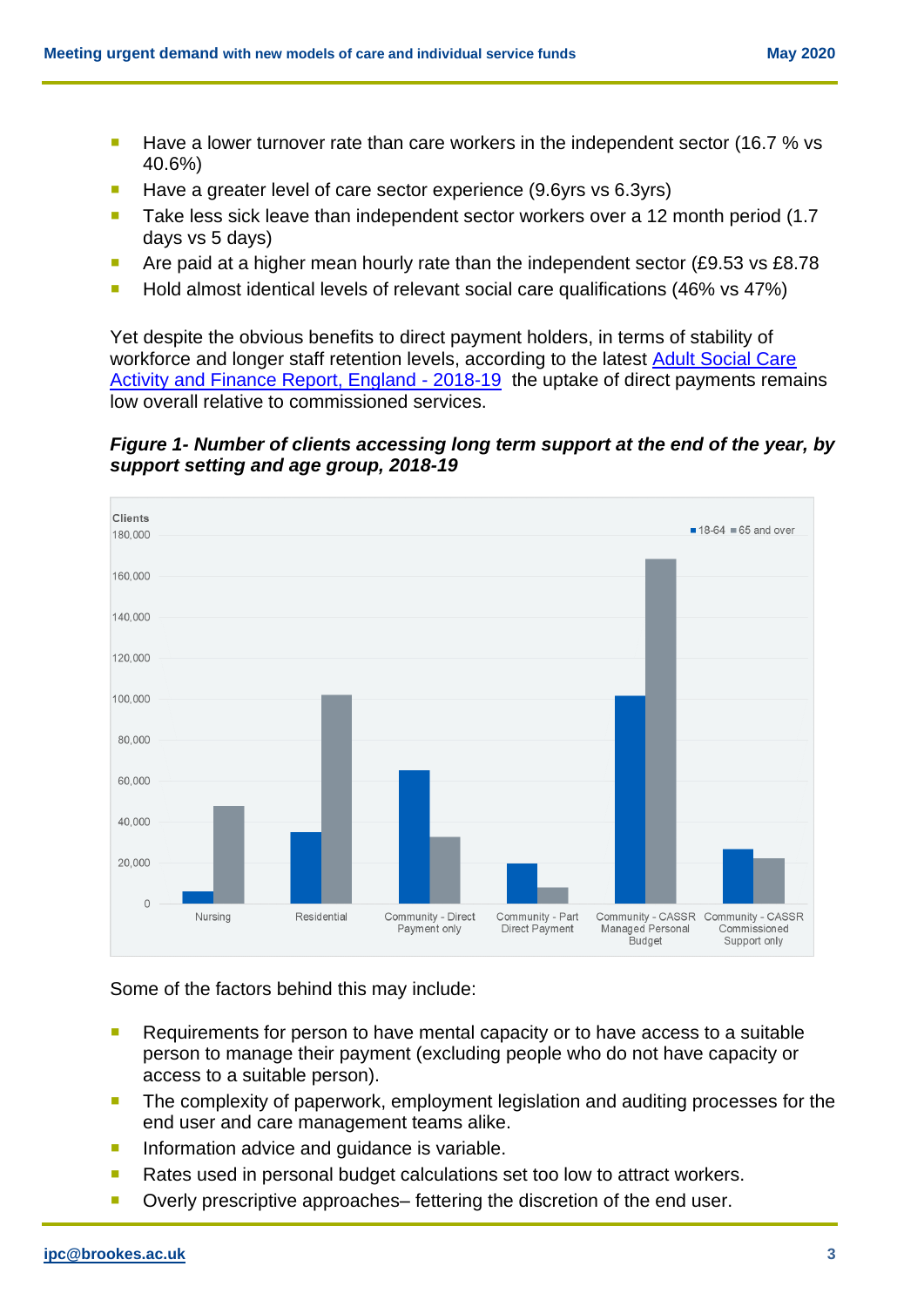- A lack of independent support brokerage in some areas.
- **Austerity driven need to control price of domiciliary care through commissioning and** market management.
- **Low priority focus on personalisation.**
- Reticence (based on fear of tax avoidance issues) to allow self-employed personal assistants to provide support.

Many of these issues are effectively embedded in systems, policies and practice and will require time and ongoing effort to fully resolve – making the rapid expansion of the personal assistant workforce less viable in some areas at present.

### <span id="page-4-0"></span>**4 What about alternative models of care?**

Recently the CQC has been working via the [Regulators' Pioneer Fund](https://www.gov.uk/government/news/projects-lay-the-groundwork-for-a-future-of-robolawyers-and-flying-cars) on a 'sandbox' project to explore the development of regulatory standards for personal assistants, micro enterprises and umbrella organisations (or bodies).

In particular its focus is upon 'if and how' to regulate umbrella organisations that:

- $\blacksquare$  recruit people who want to work as paid carers.
- **assess applicants' knowledge, skills and suitability.**
- **numation care and support workers with people who want care at home.**
- **E** support these workers to gain new skills and knowledge as needed.
- **EX Support workers to develop agreements on how care and support will be provided** with the people they care for.
- **number 1** monitor the quality and safety of the service being provided.

These organisations have been developing organically in a number of areas around the country and have been creating a new type of self-employed workforce that is rooted in local community connections and that are based upon long term relationships between the person and their supporters. They also tend to use self-managed teams' principles and methods and have a strong interest in community networking, and asset and strengths-based approaches to support.

It is the authors understanding that the sandbox work undertaken to date has been positive and is likely to yield a formal status for these organisations that will involve the adoption of a set of inspection standards becoming a validated part of the regulatory framework.

# <span id="page-4-1"></span>**5 Why might these micro enterprises be helpful now?**

This shift from micro enterprises being seen as creative, but essentially fringe operators, to becoming accredited, mainstreamed and regulated bodies has already significantly improved the routes available for people to choose how they are supported.

At present there are an ever increasing number of micro enterprises offering a wide range of types of support to people living independently in the community via direct payments (there is a national directory accessible [here\)](https://www.smallgoodstuff.co.uk/), services include: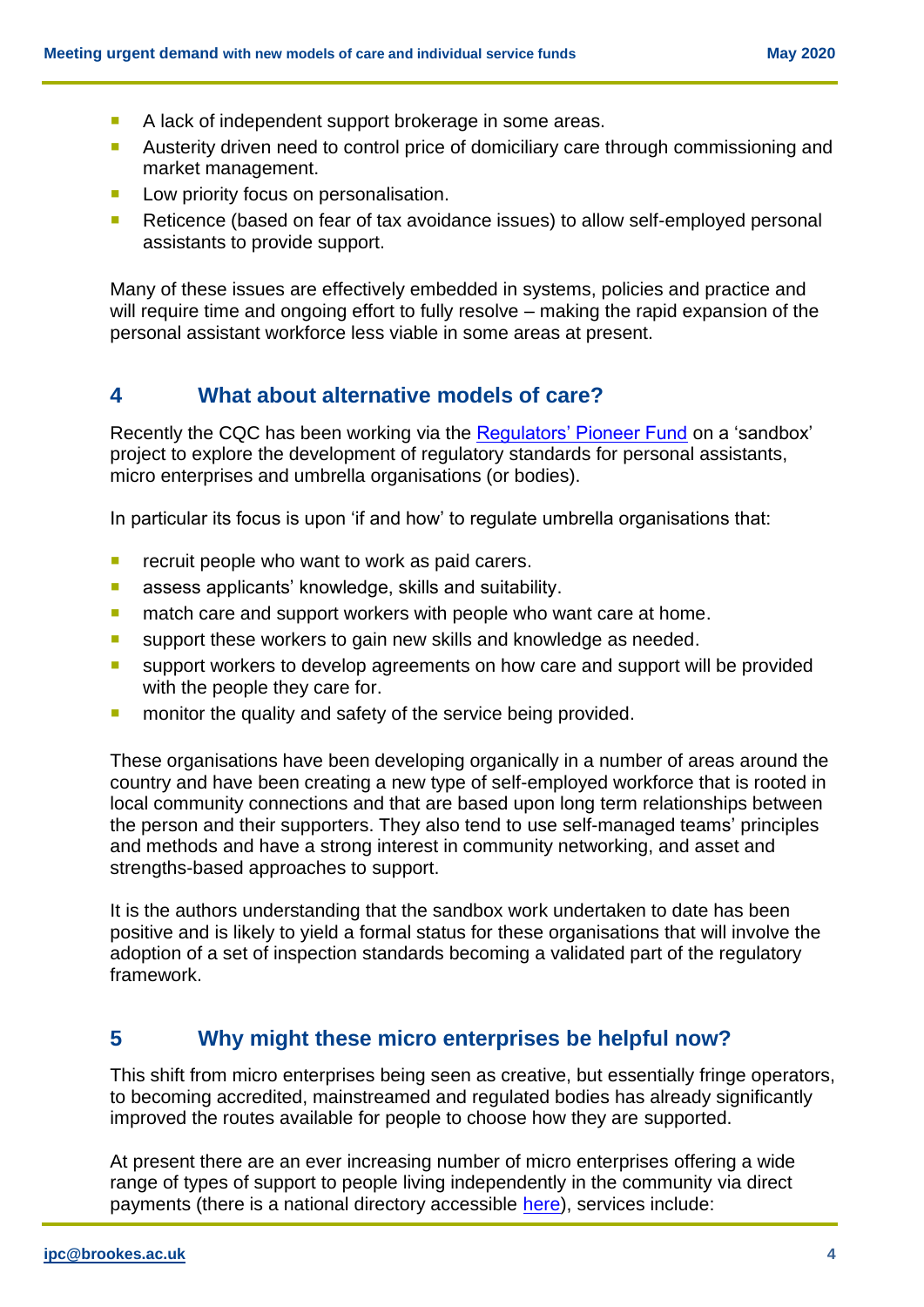- **Community volunteering (social care focussed).**
- **Homecare.**
- sessional community-based activities (i.e. exercise classes) that meet assessed outcomes.
- **E** alternative day activities (either sessional or community buildings based) and community connecting approaches.
- **short breaks for carers (provided in the persons home or in community setting/their** own home).
- **E** cleaning and domestic support.

Expanding the umbrella body model by pro-actively approaching local individuals and organisations to become sole traders or to become micro enterprises would provide additional capacity for new referrals coming into the system but also a swathe of the current population that had previously been averse to using direct payments for reasons outlined previously.

## <span id="page-5-0"></span>**6 Why would people want to become self-employed personal assistants (sole traders)?**

From a financial perspective Skills for Care's research (2017) indicates that personal assistants enjoy a slightly higher rate of pay than the independent care sector average and those coordinated underneath micro enterprises can potentially achieve a higher rate again. For example, an umbrella organisation in Somerset charges the direct payment holder £17.10ph with £13.68ph going directly to the worker, which before tax and NI equates to an annual salary of £26,265 pro rata.

It is important to note, for fairness, that this doesn't include some of the benefits of being an employee, such as annual leave or a pensions contribution, and in some areas where local authorities are already paying higher overall hourly rates to traditional domiciliary care providers the pay differential may be significantly less.

What is also interesting about this model from a commissioning perspective is that overall hourly costs can be broadly comparable with homecare agencies (potentially even less) but with more of the total hourly rate going directly to the worker. Micro enterprises and umbrella bodies tend to be smaller and have far lower operating and management overhead costs than bigger organisations, the neighbourhood basis of care delivery significantly reduces travel between customers and associated expenses too.

The neighbourhood basis of micro enterprises means that people are matched with workers who are geographically close to them, (generally within a handful of miles) this reduces commuting time and associated costs and may make it a more attractive option for people who want to work part time offering smaller slivers of their time around other commitments.

It is also likely that in most cases a higher percentage of the money spent on personal assistants and micro enterprises will be retained in the local economy. In larger organisations there is often a flow of money out to other areas for overhead costs such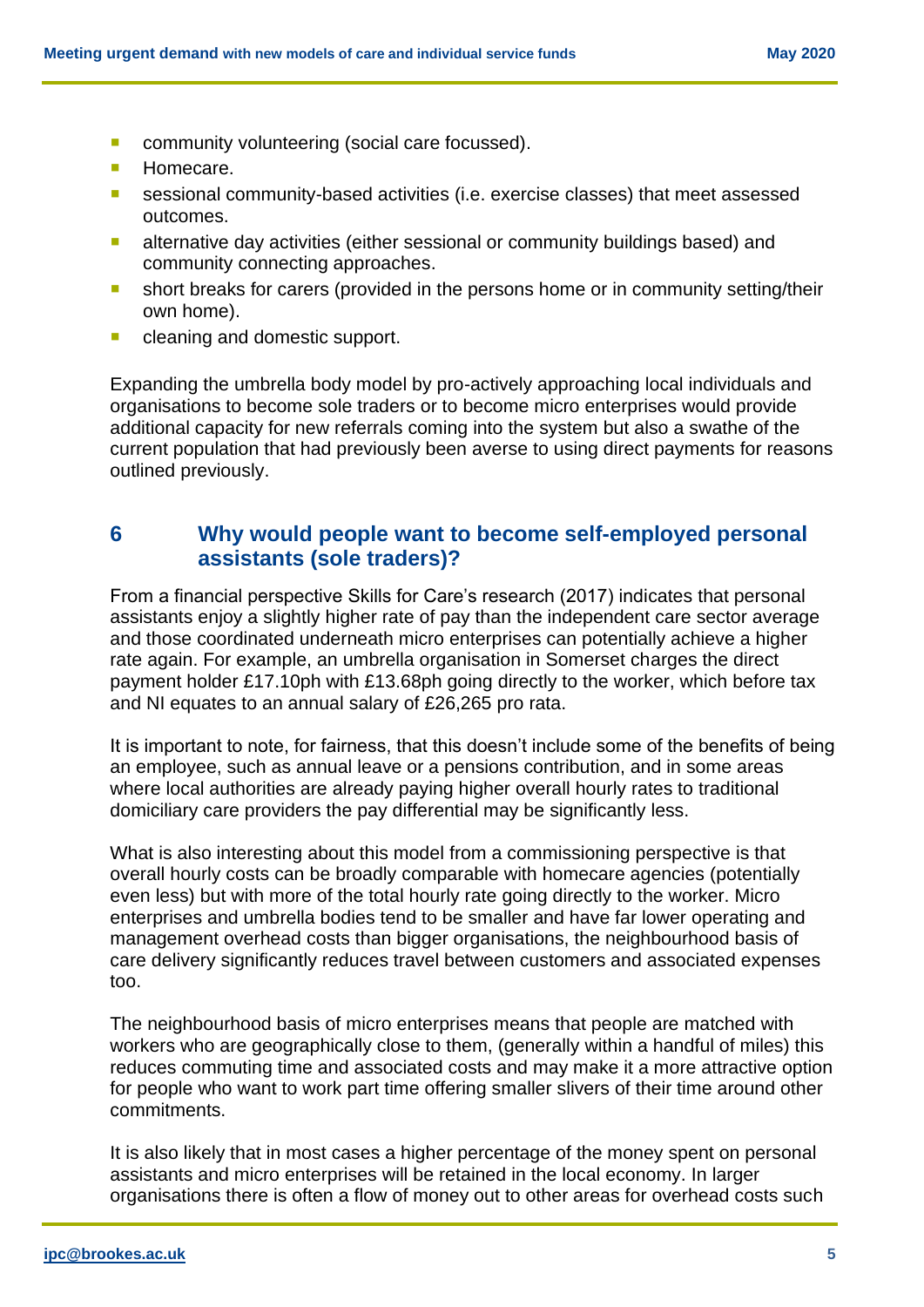as head offices and centralised back office functions situated in other areas of the country. The micro enterprise approach fits well with the principles of the ['Keep It Local'](https://locality.org.uk/policy-campaigns/keep-it-local/) campaign of which several local authorities are now signatories.

It is not envisaged by the author that micro enterprises will take the place all of the other types of care and support that are currently being delivered - it is likely there will always be a place for a wide range of different organisational forms to maximise service availability and individual choice and control. It is possible that these approaches can be used to augment existing arrangements and increase the range of creative support that is available. There is potential though, that in some harder to supply areas the neighbourhood basis of micro enterprises may offer the possibility of better continuity of care.

## <span id="page-6-0"></span>**7 How can Individual Service Funds help develop this?**

[Individual Service Funds](https://www.thinklocalactpersonal.org.uk/Latest/Beyond-direct-payments/) are a model of commissioning that allows people to engage with a wide range of different types of provider organisation in order to flexibly meet their assessed outcomes. To date around England ISFs have been used mainly in more traditional forms of delivery such as domiciliary care organisations and day centres.

ISF's offer an opportunity to present almost the same levels of choice and control to the recipient but without the bureaucracy often associated with a direct payment or with becoming an employer. Effectively this contracting model opens up the possibility of commissioners, working directly with a range of micro enterprises and umbrella bodies, in particular existing voluntary and community sector organisations, to expand the numbers of locally based personal assistants that are available to provide community based support and, in future post CQC approval, also regulated personal care.

The diagram below shows how this can work contractually:



*Figure 2. ISF commissioning and contracting arrangements*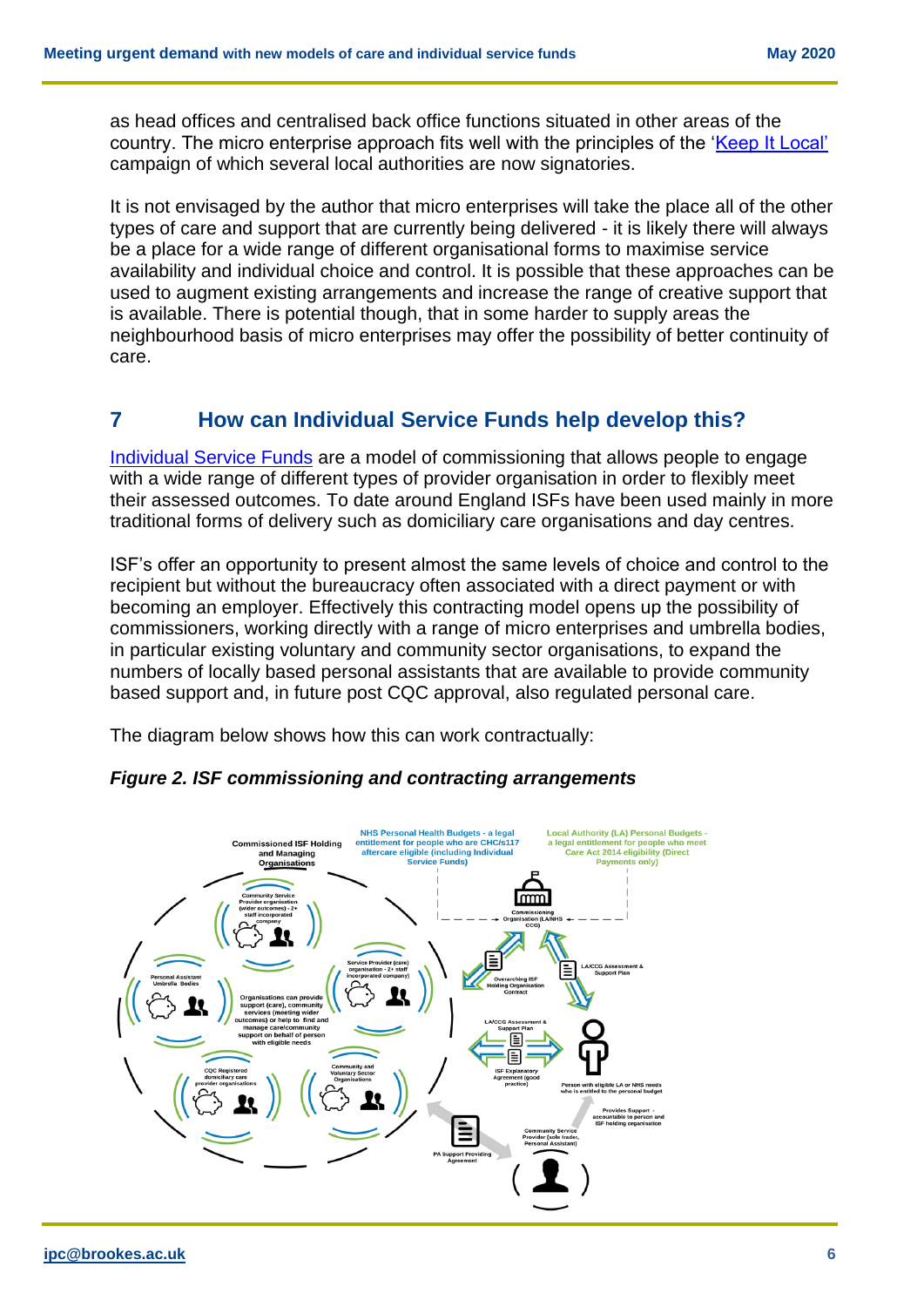## <span id="page-7-0"></span>**8 What are the overall benefits of ISFs alongside micro enterprises?**

#### **For Citizens**

- The freedom to use allocated social care monies with more speed, flexibility choice and control.
- Increased opportunity to benefit from micro enterprises and a personalised workforce.

#### **For Communities**

- A neighbourhood level, asset-based approach that connects people to their communities and supports the development of a variety of creative solutions, designed to meet locally identified needs.
- Keeping it local more of council's spend kept locally.
- **Increasing economic activity the flexibilities offered by self-employment can create** wider and more flexible opportunities to join the overall social care workforce.
- **Existing voluntary and community sector organisations can be used to tap into the** breadth of local spirit that is already available, to develop new models of support and generate new income streams both for themselves and for locally based enterprises.

#### **For Commissioners**

 The opportunity to use new models of commissioning to harness additional capacity (particularly existing volunteer networks), meet current demand and build up a wider range of neighbourhood-based support that will be available into the future.

## <span id="page-7-1"></span>**9 Considerations**

The benefits of a well-paid sole trader workforce trained to set standards and using selfmanagement principles to deliver services at neighbourhood level that are built around individual needs and outcomes seem clear.

The author would suggest that local authorities consider further exploration of the micro enterprise route utilising the flexibilities afforded by individual service funds to commission supports, particularly in areas where supply may already be difficult due to transport or rural accessibility issues.

There is also great potential to be unlocked with existing voluntary and community organisations who are already be actively engaged in providing various forms of support to communities. Local authorities with existing prepaid card systems will already have the infrastructure in place to deliver individual service funds with a few minor variations to contracts and existing business processes.

Support is also available from expert organisations such as **Community Catalysts**, who have evolved a sophisticated and well proven model of helping develop microenterprise capacity in communities around the UK and can be brought in to assist local